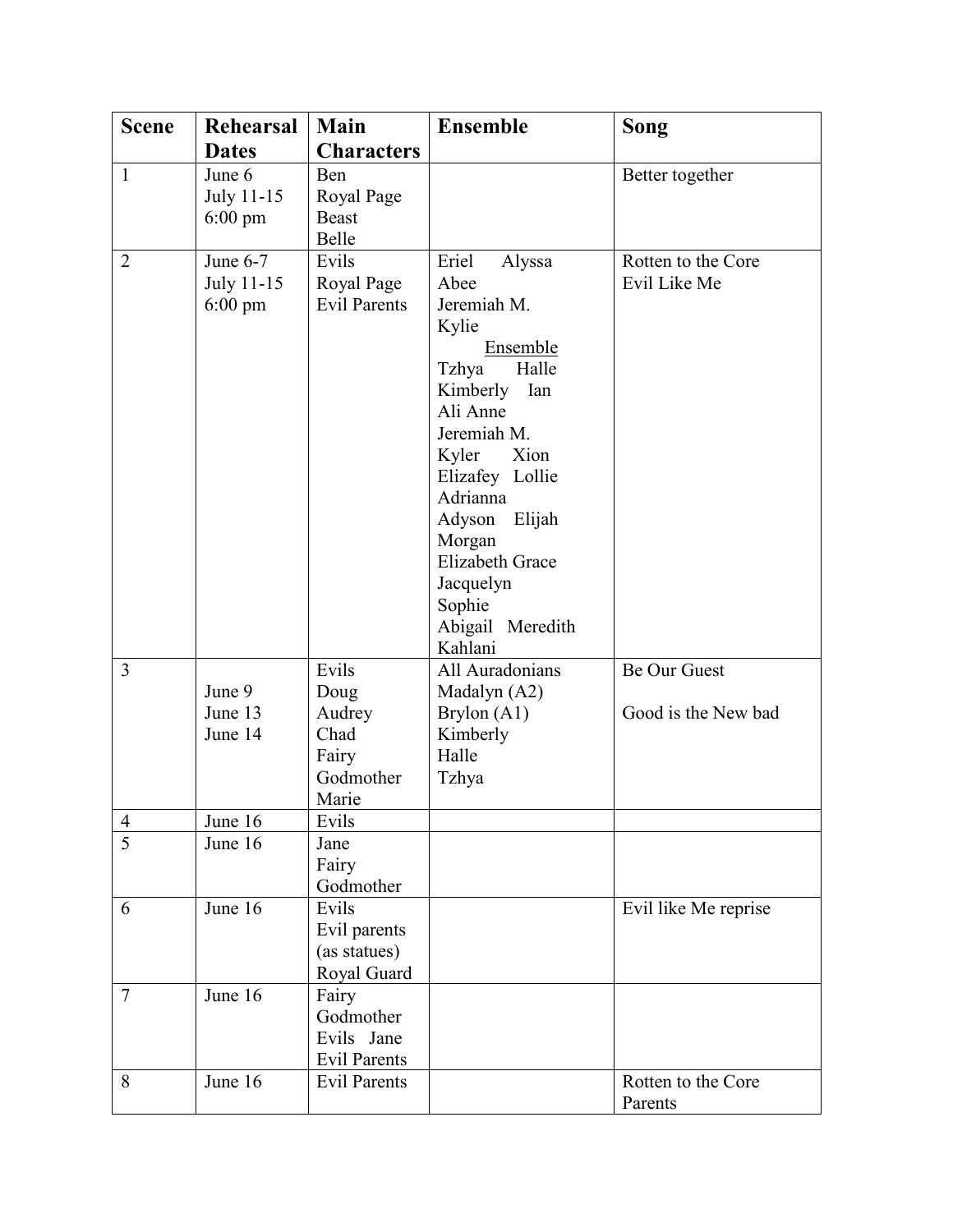| 9      | June 20 | Coach         | Ashliegh $(1)$         | Goal                   |
|--------|---------|---------------|------------------------|------------------------|
|        |         | Evils<br>Jane | Adyson (2)             | Good is the New Bad    |
|        |         | Chad<br>Ben   | Ian Brylon             | Reprise                |
|        |         |               | Liam Elijah            |                        |
|        |         |               | Cheerleaders           |                        |
| 10     | June 20 | Evils         |                        | Ways to Be wicked      |
|        |         | Ben           |                        |                        |
|        |         | Jane          |                        |                        |
| 11     | June 21 | Evils         | Cheerleaders           | Did I Mention          |
|        |         | Ben           | Brylon Ian             |                        |
|        |         | Audrey        | Aaliyah Bailey         |                        |
|        |         | Chad          | Merideth Halle         |                        |
|        |         |               | Tzhya Kennedi          |                        |
|        |         |               | Lashay Elijah          |                        |
|        |         |               | Liam                   |                        |
|        |         |               | Eriel Jeremiah         |                        |
| 12     | June 21 | Ben           |                        | <b>Better Together</b> |
| Inter. |         | Mal           |                        |                        |
| Act II | June 23 | Evils         |                        | Space Between          |
| 13     |         | Ben           |                        | Chillin Like a Villian |
|        |         | Royal Page    |                        |                        |
| 14     | June 23 | Evils         | Alyssa                 | Chillin like a Villain |
|        |         | Ben           | Kylie                  |                        |
|        |         | Royal Page    | Halle<br>Tzhya         |                        |
|        |         |               | Kimberly               |                        |
|        |         |               | Ali Anne               |                        |
|        |         |               | Jeremiah M.            |                        |
|        |         |               | Kyler<br>Xion          |                        |
|        |         |               | Elizafey Lollie        |                        |
|        |         |               | Adrianna               |                        |
|        |         |               | Adyson Morgan          |                        |
|        |         |               | <b>Elizabeth Grace</b> |                        |
|        |         |               | Jacqueline             |                        |
|        |         |               | Abigail                |                        |
|        |         |               | Kaehlani               |                        |
| 15     | June 27 | <b>Beast</b>  | All Auradonians        | Good is the New Bad    |
|        |         | Belle         | Xion                   |                        |
|        |         | Fairy         | Madalyn                |                        |
|        |         | Godmother     | <b>Brylon</b>          |                        |
|        |         | Doug          |                        |                        |
|        |         | Audrey        |                        |                        |
| 16     | June 27 | Evils         |                        | If Only                |
|        |         | Ben           |                        |                        |
|        |         | Maleficent    |                        |                        |
| 17     | June 28 | Marie         | All Auradonians        | Ways to Be Wicked      |
|        |         | <b>Beast</b>  |                        |                        |